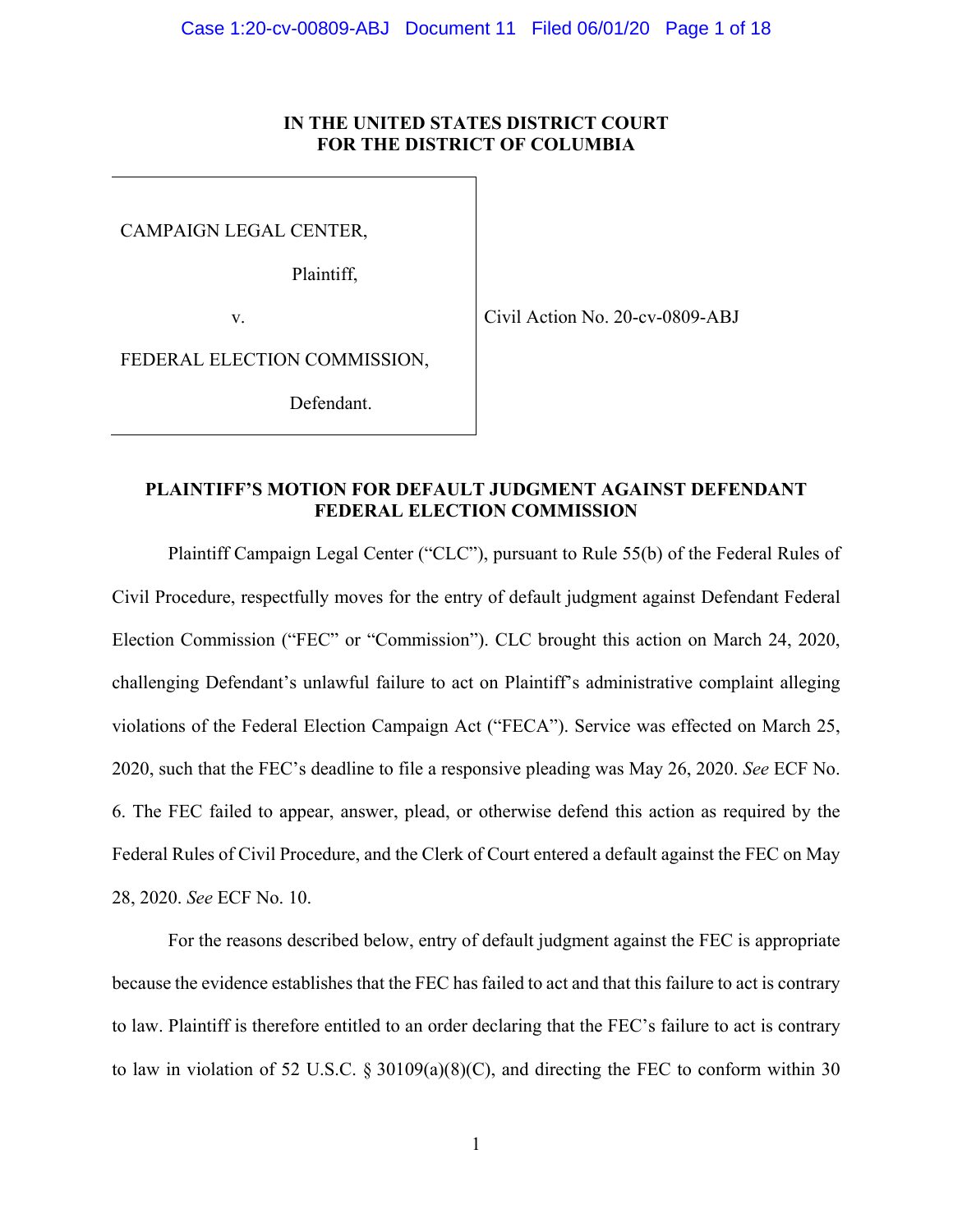#### Case 1:20-cv-00809-ABJ Document 11 Filed 06/01/20 Page 2 of 18

days. Plaintiff further requests that the Court assess \$400 in court costs pursuant to 28 U.S.C. § 1920.

#### **STATEMENT OF FACTS**

1. On August 23, 2018, Campaign Legal Center ("CLC") filed with the FEC an administrative complaint showing that during the 2016 Presidential election cycle 45Committee, Inc. violated the Federal Election Campaign Act ("FECA") by failing to register as a political committee and failing to file reports disclosing its contributors, expenditures, and debts. *See* FEC Matter Under Review ("MUR") No. 7486 ("Admin. Complaint"), attached hereto as Exhibit 1.

2. Relying on the FEC's own records, the administrative complaint demonstrates that 45Committee reported spending \$21,339,015 on independent expenditures opposing presidential candidate Hillary Clinton or supporting her opponent, Donald Trump; all of the communications were disseminated between October 4, 2016 and November 5, 2016. *Id*. ¶ 10. It additionally demonstrates that 45Committee reported spending \$671,320 on electioneering communications opposing Florida U.S. Senate candidate Patrick Murphy; those communications were disseminated on October 27, 2016.11 *Id*.

3. According to 45Committee's tax returns, spending on these communications alone constituted over 48% of its spending in its 2016 tax year, which ran from April 1, 2016 to March 31, 2017, and likely constituted an even higher percentage of its spending during the 2016 calendar year. *Id.* | 14-15, 27.<sup>1</sup>

 $\overline{a}$ 

<sup>&</sup>lt;sup>1</sup> Indeed, the complaint demonstrates that 45Committee spent only \$1,008,469 in the entire 2015 tax year. *Id.* ¶ 26. Even if all of that spending occurred between January 1 and March 31 of 2016, 45Committee would have spent approximately \$22 million on campaign activity out of a total of approximately \$42.5 million for 2016, meaning approximately 52% of its spending went to campaign activity. *Id.* ¶¶ 26-27.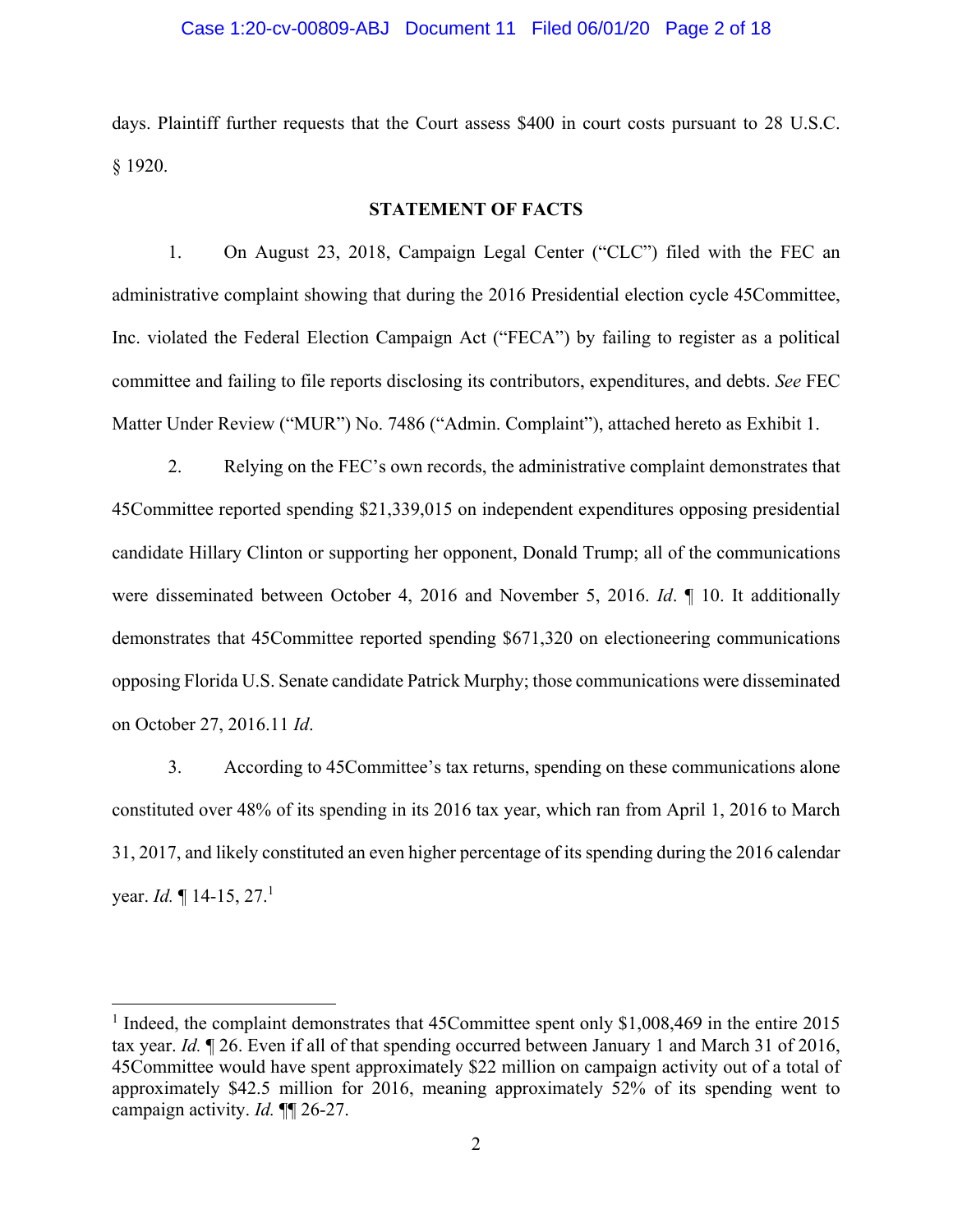# Case 1:20-cv-00809-ABJ Document 11 Filed 06/01/20 Page 3 of 18

4. Furthermore, the complaint demonstrates that nearly all of 45Committee's communications were disseminated in the weeks before the election and targeted voters in swing states. *Id.* ¶¶ 11, 28.

5. The administrative complaint also provides evidence that 45Committee actually spent up to \$38.3 million—approximately 84% of its total expenditures—on campaign activity during 2016. *Id.* ¶ 29. Relying again on IRS records, the complaint documents 45Committee's payments to the vendors who produced or placed its independent expenditures and electioneering communications—payments that exceed the amounts reported to the FEC. *Id.*

6. The administrative complaint also documents public reporting on 45Committee as well as public statements by 45Committee's own operatives, indicating both that the entity was expressly created for the purpose of providing donors a vehicle through which they could anonymously advocate for then-candidate Donald Trump without having to suffer the "embarrassment" of associating themselves with his campaign, and that 45Committee raised money specifically earmarked for the presidential race. *Id.* ¶ 6-9.

7. Furthermore, the administrative complaint demonstrates that during the 2016 calendar year, every social media post made by 45Committee—whose name itself is a reference to the election of the 45th president—pertained to the 2016 election. *Id.* ¶ 12-13.

8. Despite its major purpose being campaign activity, 45Committee did not register as a political committee and did not file mandatory FEC reports disclosing its contributors, expenditures, debts, and obligations. *See* Committees, https://www.fec.gov/data/committees/?q=45+Committee (last visited May, 28, 2020) (search of entities registered with the FEC for "45Committee" turns up two results, one independent expenditure reporting entity and one electioneering reporting entity).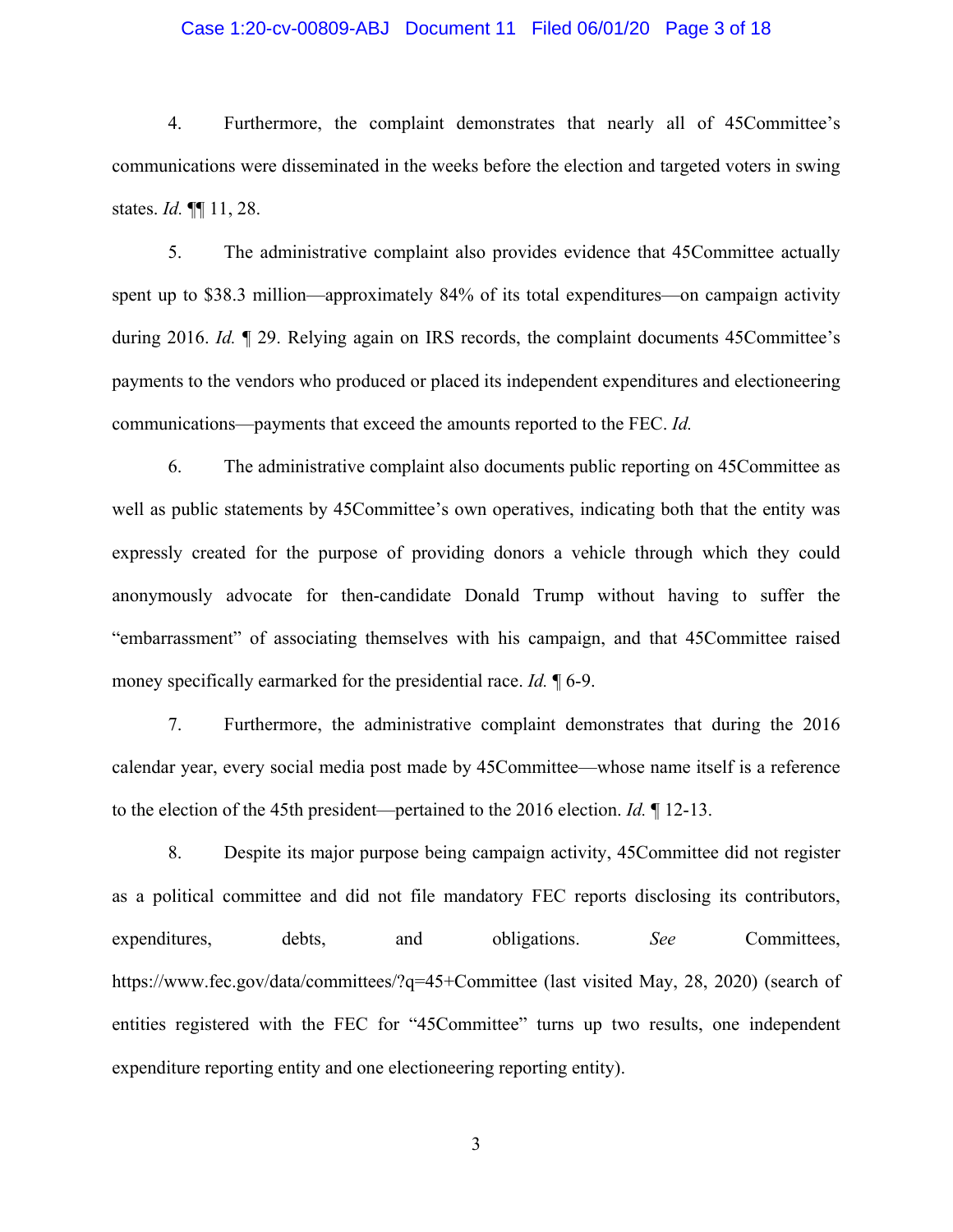#### Case 1:20-cv-00809-ABJ Document 11 Filed 06/01/20 Page 4 of 18

9. On August 29, 2018, the FEC sent CLC a letter acknowledging receipt of the Complaint and designating it MUR 7486. *See* Aug. 29, 2018 Letter, attached hereto as Exhibit 3.

10. CLC has not received any further communication from the FEC regarding MUR 7643. Gaber Declaration ¶ 2, attached hereto as Exhibit 2.

11. CLC waited more than 575 days for the FEC to take action on its administrative complaint before filing this action on March 24, 2020.

12. To date, more than 645 days after CLC's administrative complaint was filed, the FEC has not taken any public action with respect to MUR 7486. *See* FEC, Enforcement Query System, https://eqs.fec.gov/eqs/searcheqs (search for "MUR 7486" yields the response "No Matches Found").

13. The FEC lost a quorum of commissioners on September 1, 2019. *See* Press Release, *FEC remains open for business, despite lack of quorum*, https://www.fec.gov/updates/fecremains-open-business-despite-lack-quorum/ (Sept. 11, 2019) (attached hereto as Exhibit 4).

14. Without a quorum, the FEC was unable to "launch any new investigations, issue any advisory opinions, promulgate any rules, or render any decisions in pending enforcement actions." *See* FEC Chair Ellen L. Weintraub, *The State of the Federal Election Commission*, https://www.fec.gov/resources/cms-content/documents/2019-11-01-State-of-the-Commission-ELW.pdf, (Nov. 1, 2019) (attached hereto as Exhibit 5); 52 U.S.C. § 30106(c).

15. On May 19, 2020 the U.S. Senate confirmed the nomination of James E. Trainor III to be a member of the Federal Election Commission, restoring a quorum to the Commission. *See* Roll Call Vote 116th Congress – 2nd Session, *On the Nomination (Confirmation: James E. Trainor III to be a Member of the Federal Election Commission)*,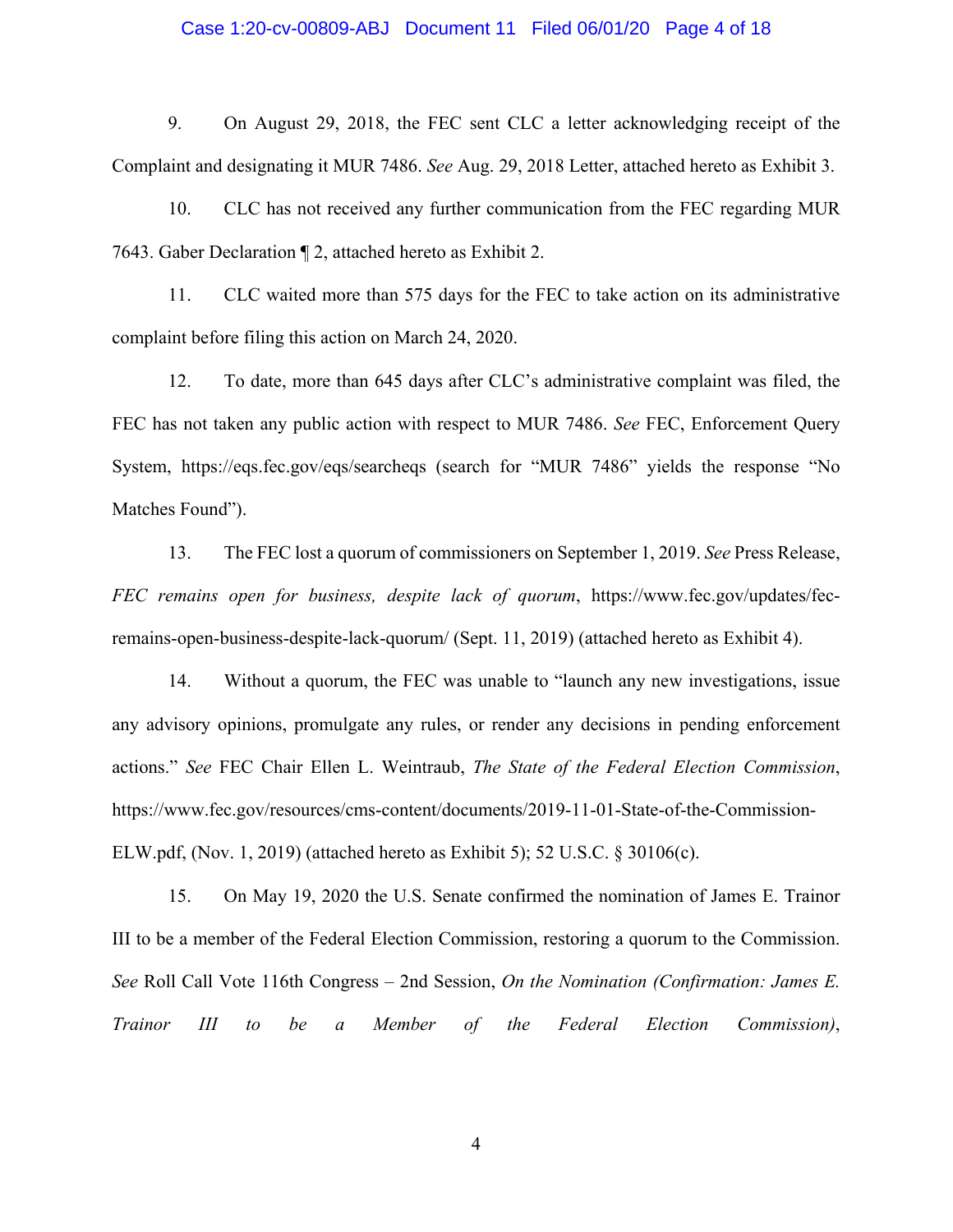#### Case 1:20-cv-00809-ABJ Document 11 Filed 06/01/20 Page 5 of 18

https://www.senate.gov/legislative/LIS/roll\_call\_lists/roll\_call\_vote\_cfm.cfm?congress=116&se ssion=2&vote=00096 (May 19, 2020).

16. Even before the loss of a quorum, the FEC was "plagued" with "ideological obstruction." *See* Ellen L. Weintraub*, The State of the Federal Election Comm'n: 2019 End of Year Report*, at 1 (Dec. 20, 2019) (attached hereto as Exhibit 6). As a result of this obstruction, the Commission has "frequently closed matters without so much as making a phone call to investigate potential wrongdoing" and "[e]nforcement actions pending before the Commission languished for months or years . . . causing some to near their statutory limitations," only for "Commissioners to then decline to investigate at all," or for the Commission "to end up with inadequate outcomes years too late to make a meaningful difference to the public." *Id*. at 2.

17. Indeed, between 2006 and 2016, the rate at which the Commission deadlocked on substantive votes regarding enforcement matters grew from 2.6% to 30%. Office of Comm'r Ann M. Ravel, *Dysfunction and Deadlock: The Enforcement Crisis at the Federal Election Comm'n Reveals the Unlikelihood of Draining the Swamp* at 1, (Feb. 2017) (attached hereto as Exhibit 7). As a result of these deadlocks, the FEC has routinely failed to investigate serious allegations of campaign finance violations and closed matters without resolution. *Id.*

18. At this time, the FEC remains in default with respect to this lawsuit, and has not appeared, filed an answer, or otherwise defended the action. That is so even though a new Commissioner has been confirmed by the Senate.

19. Plaintiffs have incurred \$400 in court costs as defined under 28 U.S.C. § 1920 in seeking this default judgment. *See* ECF No. 1 (docket text showing receipt of payment for filing fee).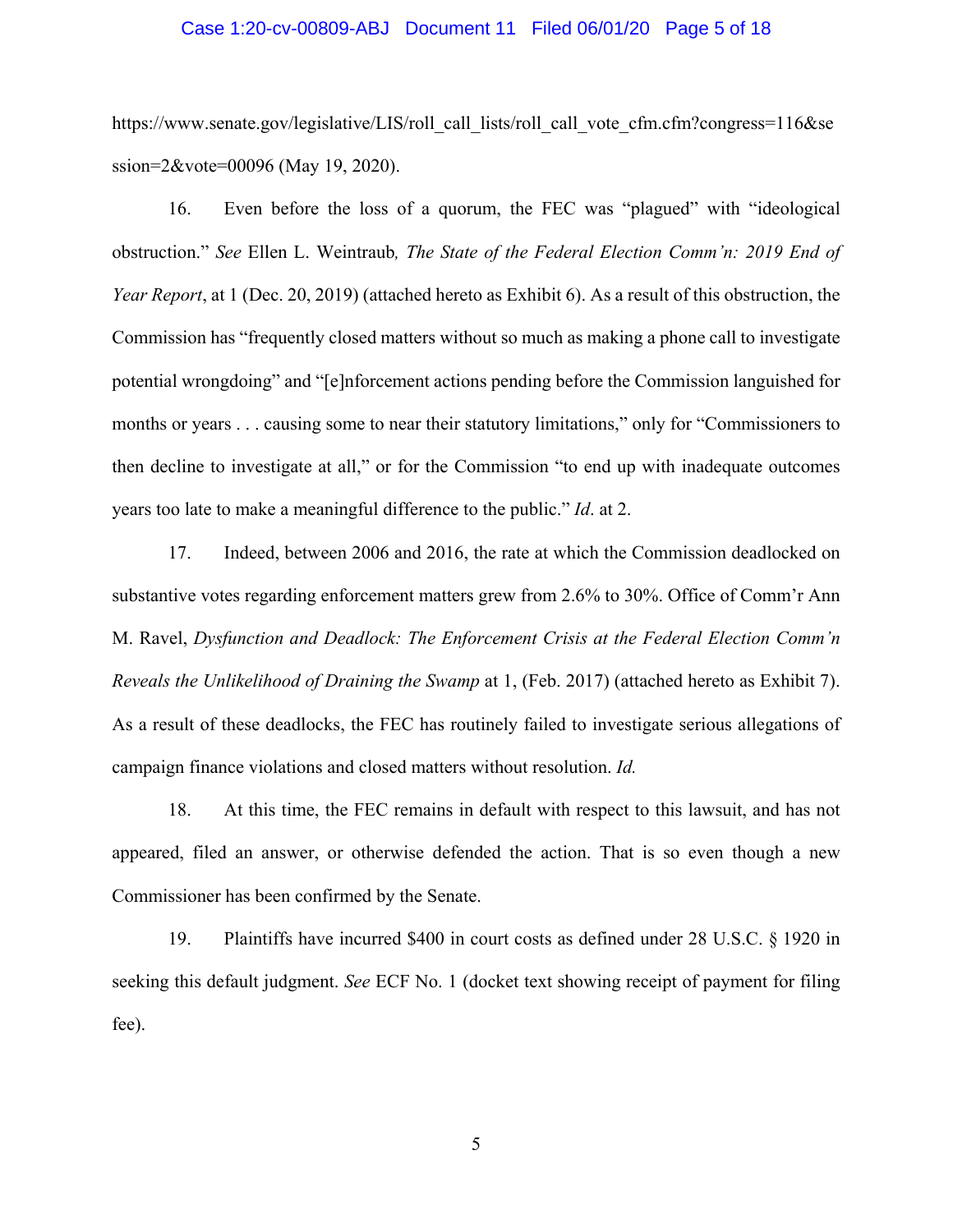# **LEGAL STANDARD**

# **I. Default by the Government under Rule 55**

 A plaintiff may seek a default judgment in a lawsuit where the defendant fails "to plead or otherwise defend." Fed. R. Civ. P. 55(a)-(b). But, "[a] default judgment may be entered against the United States, its officers, or its agencies only if the claimant establishes a claim or right to relief by evidence that satisfies the court." Fed. R. Civ. P. 55(d). Although default against the government is disfavored, Rule 55(d) does not "relieve[] the sovereign from the duty to defend cases." *Doe v. Democratic People's Republic of Korea Ministry of Foreign Affairs Jungsong-Dong*, 414 F. Supp. 3d 109, 120 (D.D.C. 2019) (citing *Commercial Bank of Kuwait v. Rafidain Bank*, 15 F.3d 238, 242 (2d. Cir. 1994)). "In determining whether the default judgment against the government is proper, the court may accept as true the plaintiff's uncontroverted evidence," *Payne v. Barnhart*, 725 F. Supp. 2d 113, 116 (D.D.C. 2010), including evidence submitted by affidavit, *see Estate of Botvin ex rel. Ellis v. Islamic Republic of Iran*, 684 F. Supp. 2d 34, 37 (D.D.C. 2010), and public record evidence, *see Doe*, 414 F. Supp. 3d at 120; *see also*, *e.g.*, Order, *Citizens for Responsibility and Ethics in Washington v. FEC*, Case No. 1:19-cv-2753-RCL (D.D.C. Apr. 9, 2020) (granting motion for default judgment where plaintiff demonstrated, "by evidence that satisfies the Court, that the FEC's failure to act on the administrative complaints . . . is contrary to  $law.$ ").

# **II. Contrary to Law Standard**

 A Plaintiff is entitled to relief where the undisputed facts show that the FEC has acted "contrary to law" by unreasonably delaying action on the underlying complaints. 52 U.S.C. § 30109(a)(8)(c). While FECA "does not require that an [enforcement action] be completed within a specific time period," *DSCC v. FEC*, No. Civ.A. 95-0349-JHG, 1996 WL 34301203, at \*1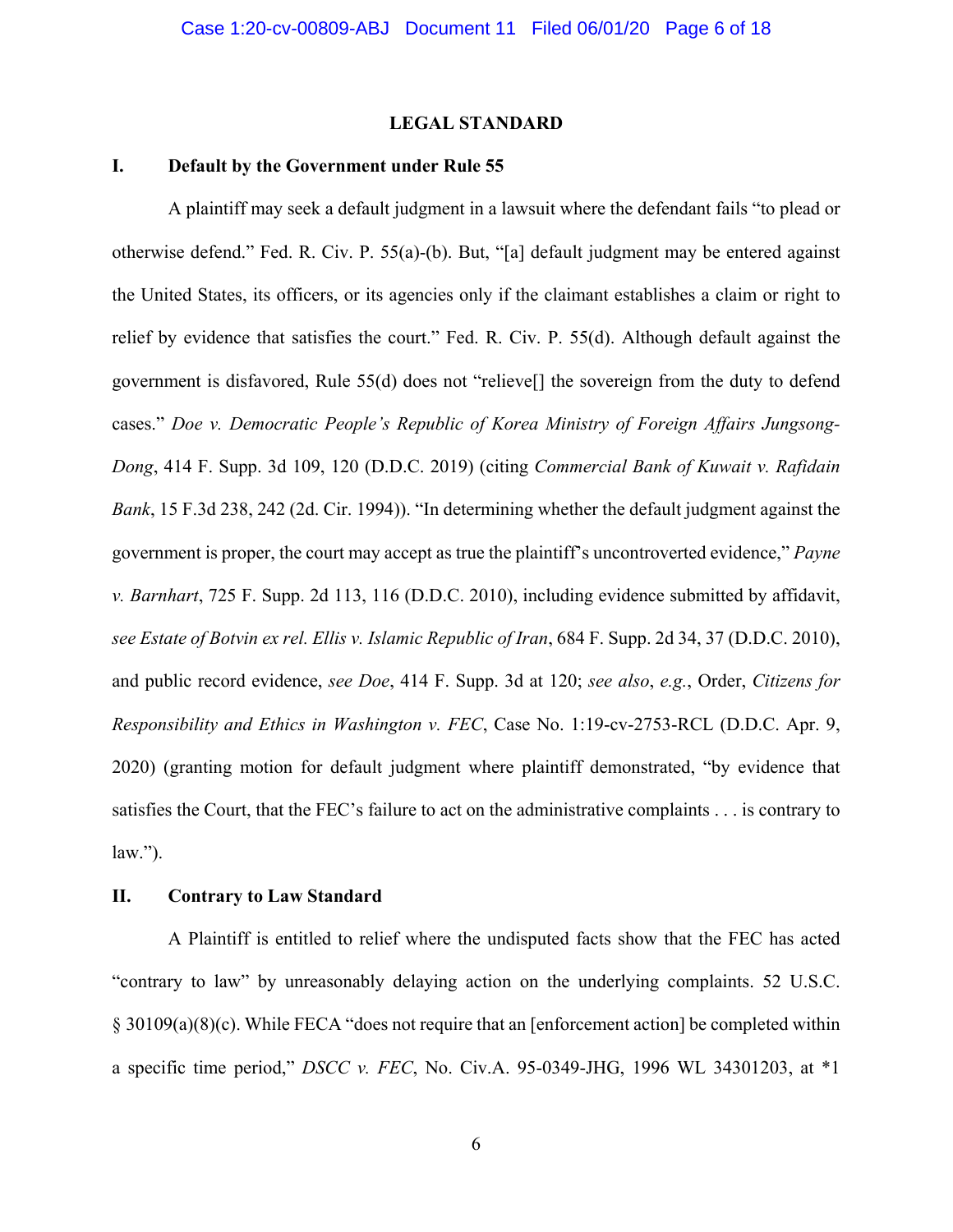#### Case 1:20-cv-00809-ABJ Document 11 Filed 06/01/20 Page 7 of 18

(D.D.C. Apr. 17, 1996), it does impose "an obligation to investigate complaints expeditiously," *id.* at \*4; *see also Common Cause v. FEC*, 489 F. Supp. 738, 744 (D.D.C. 1980) ("Where the issue before the Court is whether the agency's failure to act is contrary to law, the Court must determine whether the Commission has acted 'expeditiously.'").

In determining whether the Commission has acted "expeditiously," the court may look to "the credibility of the allegation, the nature of the threat posed, the resources available to the agency and the information available to it, as well as the novelty of the issues involved." *Common Cause,* 489 F. Supp. at 744. In addition, the court may consider the factors outlined in *Telecomm. Research & Action Ctr. v. F.C.C.*:

(1) the time agencies take to make decisions must be governed by a rule of reason[;]  $(2)$ where Congress has provided a timetable or other indication of the speed with which it expects the agency to proceed in the enabling statute, that statutory scheme may supply content for this rule of reason; (3) delays that might be reasonable in the sphere of economic regulation are less tolerable when human health and welfare are at stake; (4) the court should consider the effect of expediting delayed action on agency activities of a higher or competing priority; (5) the court should also take into account the nature and extent of the interests prejudiced by delay; and (6) the court need not find any impropriety lurking behind agency lassitude in order to hold that agency action is unreasonably delayed.

750 F.2d 70, 80 (D.C. Cir. 1984) ("*TRAC*") (internal quotation marks omitted).

Although the Commission's decision whether or not to investigate "is entitled to considerable deference, the failure to act in making such a determination is not." *DSCC*, 1996 WL 34301203, at \*4.

#### **ARGUMENT**

 Under the *Common Cause* and *TRAC* factors, the undisputed evidence demonstrates that the Commission has unlawfully failed to act on Plaintiff's administrative complaint. As such, Plaintiff is entitled to a default judgment against the Commission pursuant to Rule 55.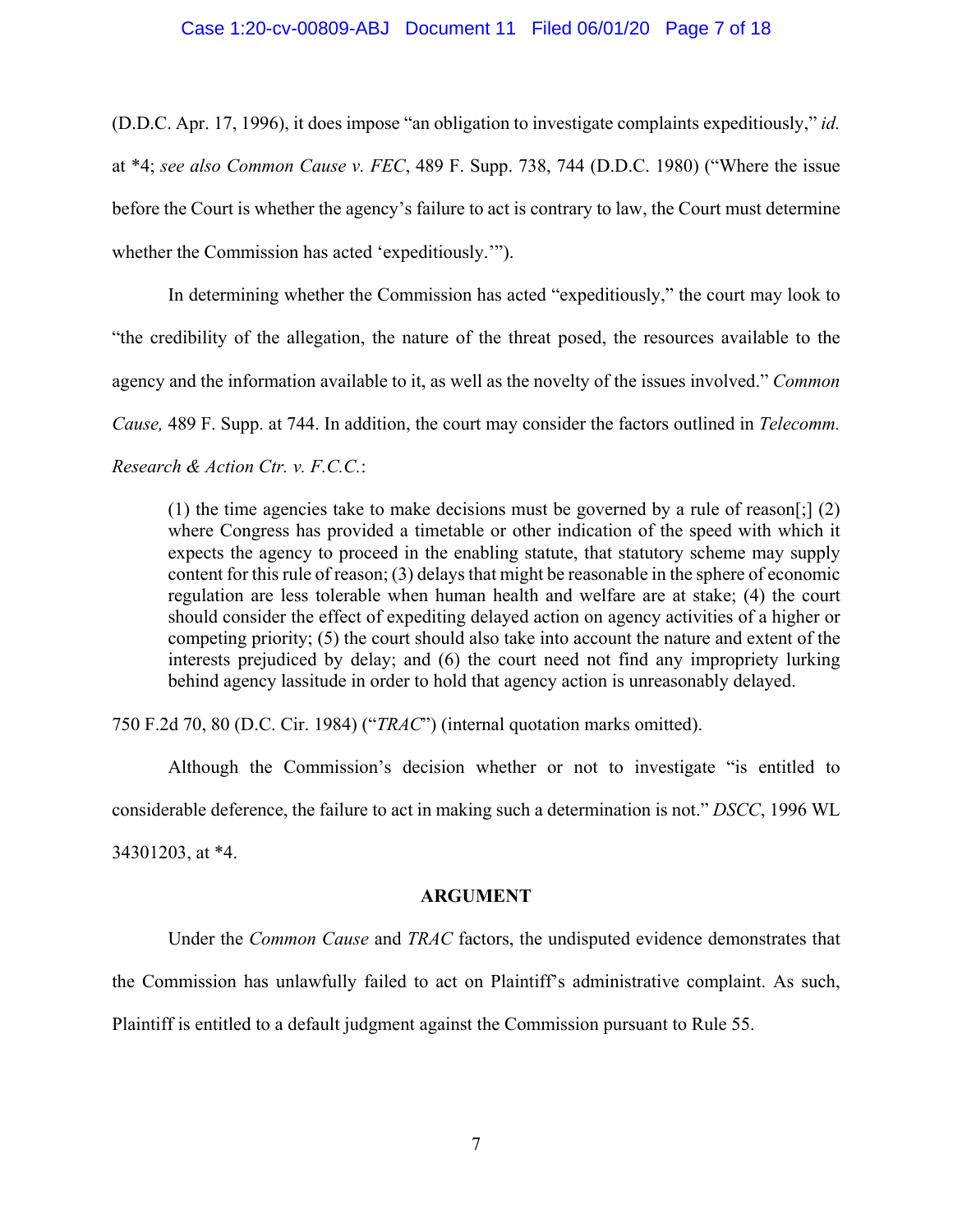# **I. Plaintiff's Administrative Complaint States Credible Allegations that 45Committee Violated FECA.**

Plaintiff's administrative complaint provides substantial evidence that 45Committee's major purpose was campaign activity, and thus its failure to register as a political committee and to file reports disclosing its contributors, expenditures, and debts violated FECA. *See* Ex. 1. FEC complaints are credible where they contain "specific documentation of the amounts spent and the purposes of the spending," along with specific evidence as to the violations alleged. *Citizens for Percy '84 v. FEC*, Civ. A No. 84-2653, 1984 WL 6601, at \*4 (D.D.C. Nov. 19, 1984). Plaintiff's complaint specifically documents the amounts 45Committee spent on independent expenditures and electioneering communications, as well as additional amounts spent on media consultants connected to those communications, and provided specific evidence related to the timing of those communications, 45Committee's purpose as publically reported and as acknowledged by its operatives, and as demonstrated by its public statement. *See* Ex. 1 ¶¶ 6-15, 27-29. This evidence demonstrates that 45Committee's major purpose was campaign activity, and thus it constitutes a political committee under the standard established by 52 U.S.C. § 30101(4) and *Buckley v. Valeo*, 424 U.S. 1, 79 (1976). *See* Ex. 1. ¶¶ 16-22. As such, Plaintiff's administrative complaint states credible allegations, supported by substantial evidence, demonstrating that 45Committee violated FECA by failing to register as a political committee pursuant to 52 U.S.C.  $\S$  30102 and 30103, and by failing to file reports identifying its contributors, expenditures, and debts pursuant to 52 U.S.C. § 30104.

# **II. The FEC's Delay in Acting on Plaintiff's Allegations Poses a Substantial and Ongoing Threat to the Electoral System.**

 The conduct alleged in Plaintiff's administrative complaint constitutes a substantial and ongoing threat to the integrity of the election system, because there is a substantial likelihood that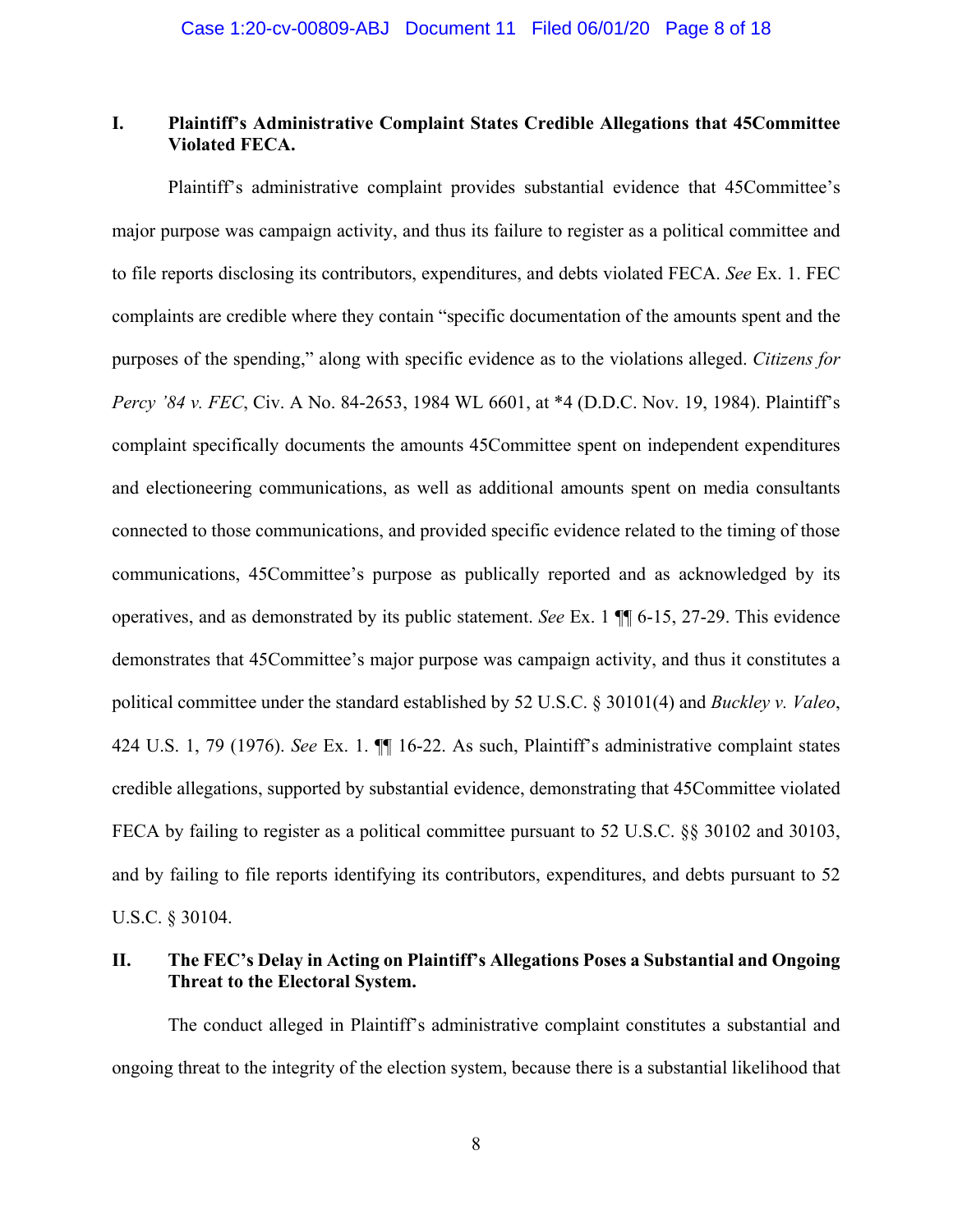#### Case 1:20-cv-00809-ABJ Document 11 Filed 06/01/20 Page 9 of 18

this type of illegal activity will continue, or even grow, absent any threat of enforcement. *See Percy*, 1984 WL 6601, at \*3 (finding that "the significance of the threat to the integrity of [an] ... election" is "obvious" where there is a "likelihood" that the illegal activity will continue); *see also DSCC*, 1996 WL 34301203, at \*5 ("The threat to the electoral system is highlighted not only by the amounts of money involved and the impact upon close elections, but by the serious threat of recurrence."). Unreported contributions by undisclosed persons threaten the fundamental fairness of American elections by denying the electorate necessary information about precisely who is advocating for and against candidates for federal office. PAC disclosure requirements not only ensure that voters and candidates are able to evaluate messages and understand the agenda behind them, *see Citizens United v. FEC*, 558 U.S. 310, 369-70 (2010), but also are critical to enforcement of other aspects of FECA, including prohibitions on foreign spending, excess contributions, and coordination, *see Buckley*, 424 at 56-58. Furthermore, the nature of the threat is substantial where, as here, the conduct alleged is contrary to one of the principal purposes of FECA. *See, e.g.*, *DSCC*, 1996 WL 34301203, at \*5 (finding that the underlying matter involved a substantial threat when it "involve[d] allegations" at the core of FECA's requirements).

# **III. The Commission's Failure to Act on Plaintiff's Administrative Complaint Is Not Excused by Lack of Resources, Competing Priorities, or Lack of Information.**

 Because the FEC has failed to appear in this case, it has put forward no evidence that its delay is caused by lack of resources, competing priorities, or lack of information. *Cf. Common Cause* 489 F. Supp. at 744; *TRAC*, 750 F.2d at 80. Indeed, the evidence gathered by Plaintiff and provided in its administrative complaint, much of which relies on the Commissions' own records and publically available IRS records, is more than sufficient to allow the Commission to proceed expeditiously. See *Percy*, 1984 WL 6601, at \*4 (finding delay unreasonable where "[m]uch of the information in the complaint could be verified from the FEC's own records"). Thus, the FEC has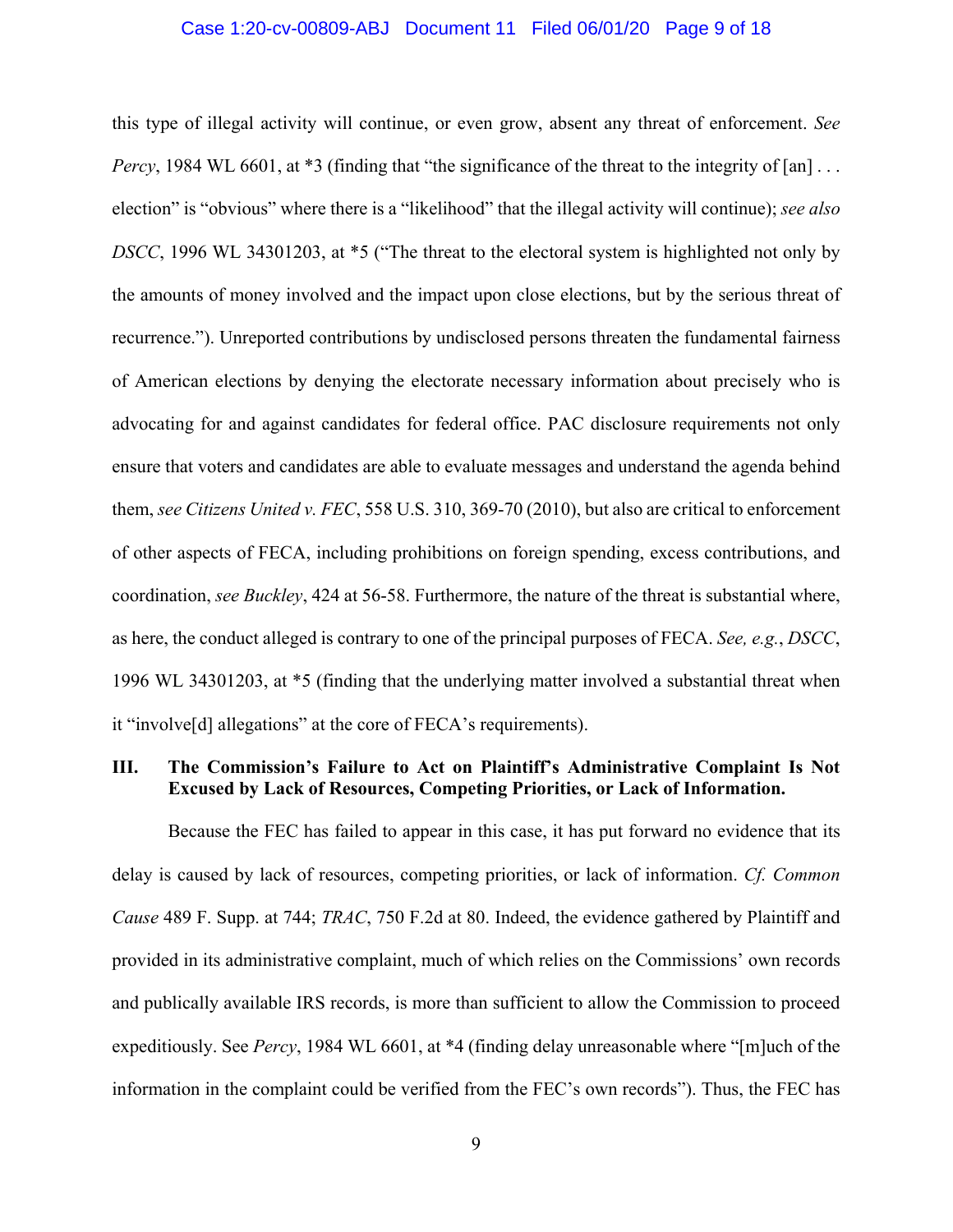# Case 1:20-cv-00809-ABJ Document 11 Filed 06/01/20 Page 10 of 18

failed to carry its burden of showing that its delay is reasonable. *See id*. (placing the burden of showing lack of resources on the agency because "[k]nowledge as to the limits of [agency] resources is exclusively within the control of the Commission").

Furthermore, "[w]hatever deference an agency is due in resource allocation decisions, it is entitled to substantially less deference when it fails to take any meaningful action within a reasonable time period." *DSCC*, 1996 WL 34301203, at \*5-\*6. Here, the FEC has failed to take *any* official action on Plaintiff's complaint for nearly two years—a delay that is clearly unreasonable. *See infra* Section V.

Finally, even assuming the Commission's failure to act is due to the press of other business, ruling for Plaintiff will provide the FEC an opportunity to relieve its burden rather than add to it. Congress included an alternative enforcement mechanism in FECA, authorizing private actions against administrative respondents when FEC does not or cannot act. *See* 52 U.S.C. § 30109(a)(8)(C) (authorizing private right of action in federal court against administrative respondent should the FEC fail to conform to this Court's judgment within thirty days). If the FEC fails to conform due to its prioritization of other matters, or any other reason, FECA authorizes Plaintiff to file suit against 45Committee. Notably, that outcome would ease the Commission's enforcement burden, and would avoid any concern about "the effect of expediting delayed action on agency activities of a higher or competing priority." *TRAC*, 750 F.2d at 80.

#### **IV. Plaintiff's Complaint Does Not Raise Novel Issues.**

FECA's registration, reporting and disclosure requirements for political committees date back to the mid-1970s, and the test for whether an entity constitutes a PAC was adopted in *Buckley v. Valeo*, which was decided in 1976. The Commission has engaged in fact-bound major purpose analyses for political committees for decades. Plaintiff's allegations that 45Committee failed to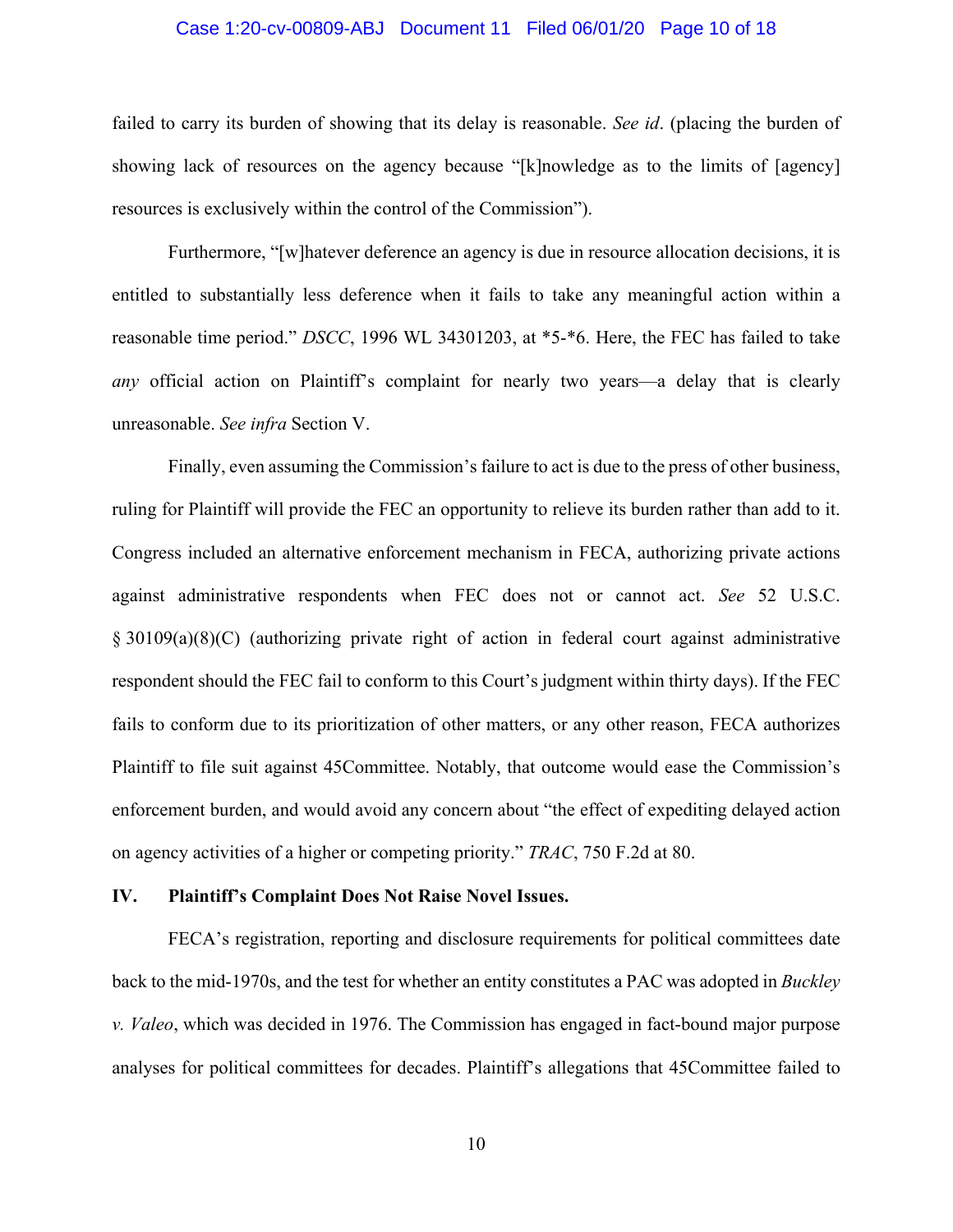### Case 1:20-cv-00809-ABJ Document 11 Filed 06/01/20 Page 11 of 18

register as a political committee and failed to report its contributors, expenditures, and debts as required by FECA are not remotely a "novel" issue. *See Percy* 1984 WL 6601, at \*1 (finding that issues that make up a substantial amount of the Commission's workload are not "novel"). The Commission routinely analyzes entities' major purposes in order to determine whether they constitute PACs. *See, e.g.*, *Crossroads GPS*, FEC MUR 6596, https://www.fec.gov/data/legal/matter-under-review/6596/ (last visited May 28, 2020); *Foundation for a Secure and Prosperous America*, FEC MUR 6974, https://www.fec.gov/data/legal/matter-under-review/6974/ (last visited May 28, 2020); *Commission on Hope Growth and Opportunity*, FEC MURs 6391 and 6471, https://www.fec.gov/data/legal/matter-under-review/6391/, https://www.fec.gov/data/legal/ matter-under-review/6471/ (last visited May 28, 2020).

 As such, the Commission is clearly familiar with the relevant law and regulations surrounding violations of 54 U.S.C. §§ 30102, 30103, and 30104. These issues are not novel.

# **V. The Commission's Delay Violates the "Rule of Reason," and Runs Contrary to Congress's Intent that the Commission Act Expeditiously.**

 The Commission's delay is unreasonable. Although "Congress did not impose specific time constraints upon the Commission to complete final action . . . it did expect that the Commission would fulfill its statutory obligations so that [FECA] would not become a dead letter." *DSCC*, 1996 WL 34301203, at \*7. Thus, although courts have declined to find that the Commission must act on every complaint within 120 days or within an election cycle, *see FEC v. Rose*, 806 F.2d 1081, 1092 (D.C. Cir. 1986), this "is not the equivalent of unfettered FEC discretion to determine its own timeline." *DSCC*, 1996 WL 34301203, at \*8. Indeed, the multitude of "*short* deadlines governing the speed with which such complaints must be handled," *Rose*, 608 F. Supp. at 11 (emphasis in original), itself demonstrates that Congress expected enforcement actions to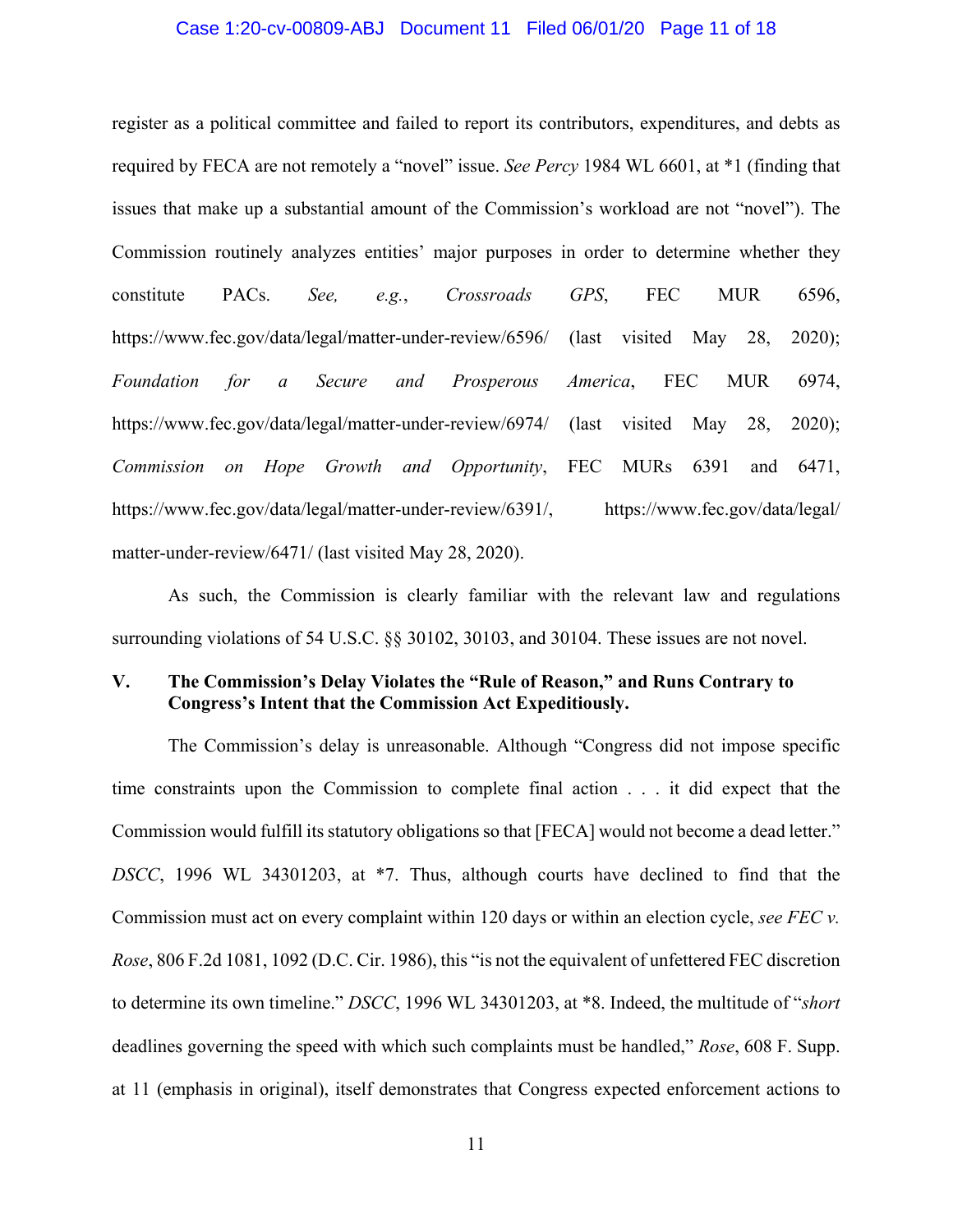# Case 1:20-cv-00809-ABJ Document 11 Filed 06/01/20 Page 12 of 18

advance expeditiously. This is because "the deterrent value of the Act's enforcement provisions are substantially undermined, if not completely eviscerated, by the FEC's failure to process administrative complaints in a meaningful time frame." *DSCC*, 1996 WL 34301203, at \*8; *see also In re Am. Rivers & Idaho Rivers United*, 372 F.3d 413, 418 (D.C. Cir. 2004) (finding that an agency's unreasonable delay "signals the breakdown of regulatory processes") (internal quotation marks omitted). The Commission's failure to take any official action on Plaintiff's complaint for nearly two years is just such a regulatory breakdown.<sup>2</sup> Indeed, it seems likely that the only way the allegations raised in Plaintiff's administrative complaint will be investigated and adjudicated in any reasonable time frame is by this Court ordering the Commission to conform, failing which Plaintiff may avail itself of FECA's private right of action.

# **VI. The Commission's Delay Prejudices Plaintiff and the Public.**

 $\overline{a}$ 

The Commission's failure to act undermines public confidence in our elections by allowing apparent violations of the law to go uninvestigated and unredressed. So too, the lack of enforcement and corresponding lack of any consequence for illegal behavior necessarily encourages 45Committee and others who seek to emulate 45Committee's activities to continue to violate campaign finance law. *See DSCC*, 1996 WL 34301203, at \*8 ("[T]hreats to the health of our electoral processes . . . require timely attention [and] should not be encouraged by FEC lethargy . . . ."). Because the Commission has failed to act, CLC and the voting public will continue to be harmed because they will be denied the information to which they are statutorily entitled about precisely who is advocating for and against candidates for federal office.

 $2$  The Commission's recent lack of a quorum does not justify its continued delay. Plaintiff's administrative complaint was pending with the FEC for over a year before the Commission lost its quorum on September 1, 2019. *See* Ex. 1, Ex. 4. In any event, the FEC now has a quorum, *see supra* ¶ 17, and as such nothing is preventing the Commission from acting on Plaintiff's complaint either on its own initiative on pursuant to an order of this Court.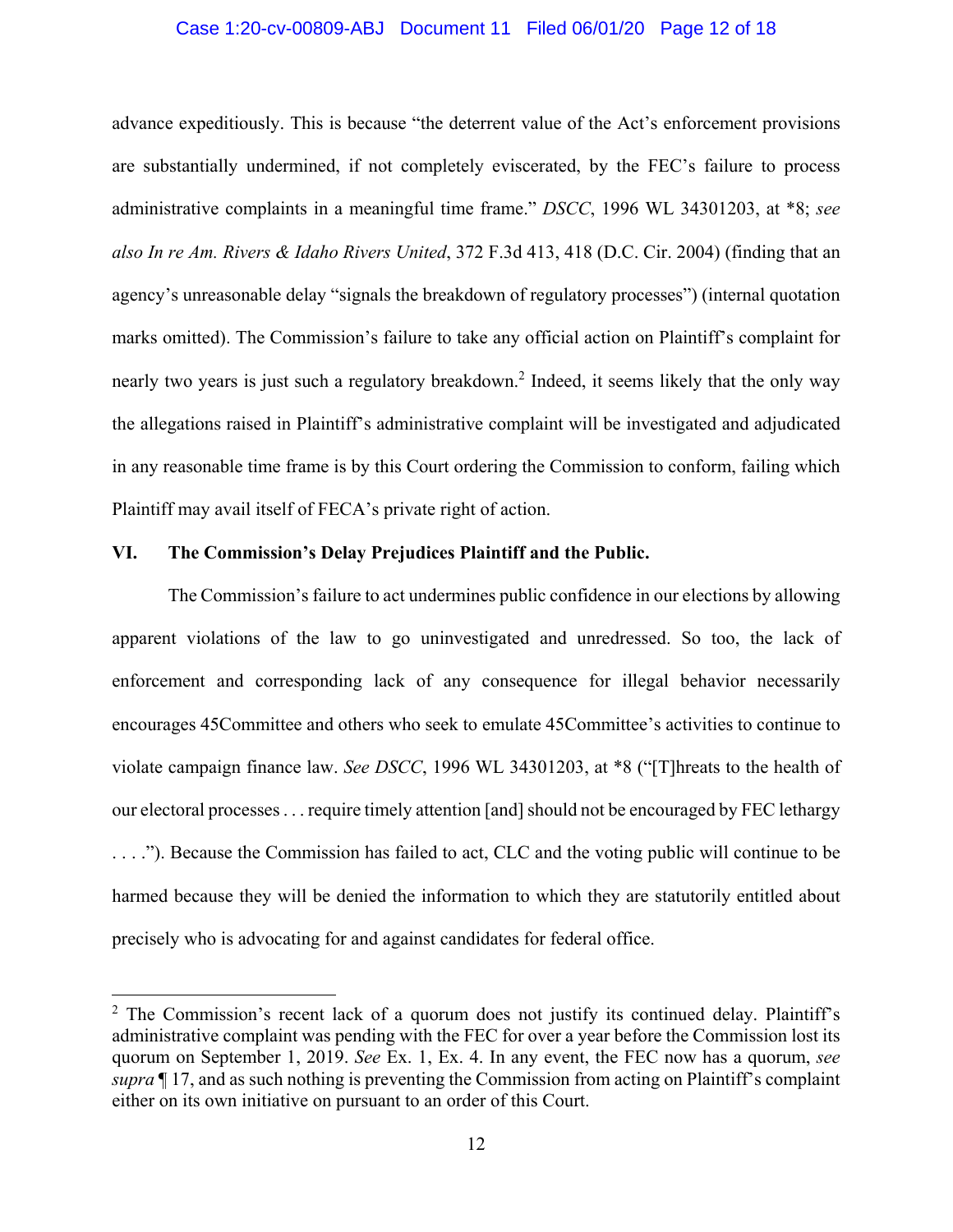# Case 1:20-cv-00809-ABJ Document 11 Filed 06/01/20 Page 13 of 18

Furthermore, the excessive delay in acting on Plaintiff's complaint, together with the Commission's history of inaction and deadlock, gives rise to the appearance of impropriety.3 *See Kessenich v. Commodity Futures Trading Comm'n*, 684 F.2d 88, 97 (D.C. Cir. 1982) (explaining that the appearance of impropriety can pose a "concrete danger" to the perceived integrity of an agency and the court). This delay is yet one more instance where the Commission has declined to investigate or enforce serious allegations of campaign finance violations, *see supra* ¶ 16-17. This pattern continues to give rise to an appearance of impropriety.

# **VI. Amicus New Civil Liberties Alliance Fundamentally Misunderstands Plaintiff's Claim and the Applicable Law.**

The New Civil Liberties Alliance ("NCLA") has filed a brief as *amicus curiae* in this action, nominally in support of the Commission. *See* NCLA Mot. at 3-4, ECF No. 7; ECF No. 8. NCLA contends that Plaintiff CLC lacks standing. In so doing, NCLA fundamentally misunderstands Plaintiff's claim and misapplies the relevant law. NCLA's brief should be disregarded.

# **A. Plaintiff CLC Has Suffered an Injury in Fact**

 $\overline{a}$ 

NCLA argues that Plaintiff lacks standing because CLC has not suffered an injury stemming from the Commission's failure to act. NCLA Br. at 9, ECF No. 8. The law in this circuit is clear, however, "that a denial of denial of access to information qualifies as an injury in fact where a statute . . . requires that the information be publicly disclosed and there is no reason to doubt their claim that the information would help them." *Campaign Legal Ctr. v. FEC*, 952 F.3d 352, 356 (D.C. Cir. 2020) (quoting *Envtl. Def. Fund v. EPA*, 922 F.3d 446, 452 (D.C. Cir. 2019)

 $3$  Although evidence of impropriety may buttress a plaintiff's claim that the Commission has acted contrary to law, "the court need not find any impropriety lurking behind agency lassitude in order to hold that agency action is unreasonably delayed." *TRAC*, 750 F.2d at 80. Thus, the Court need not . . . make such findings" to rule in Plaintiff's favor. *Rose*, 209 F. Supp. at 12.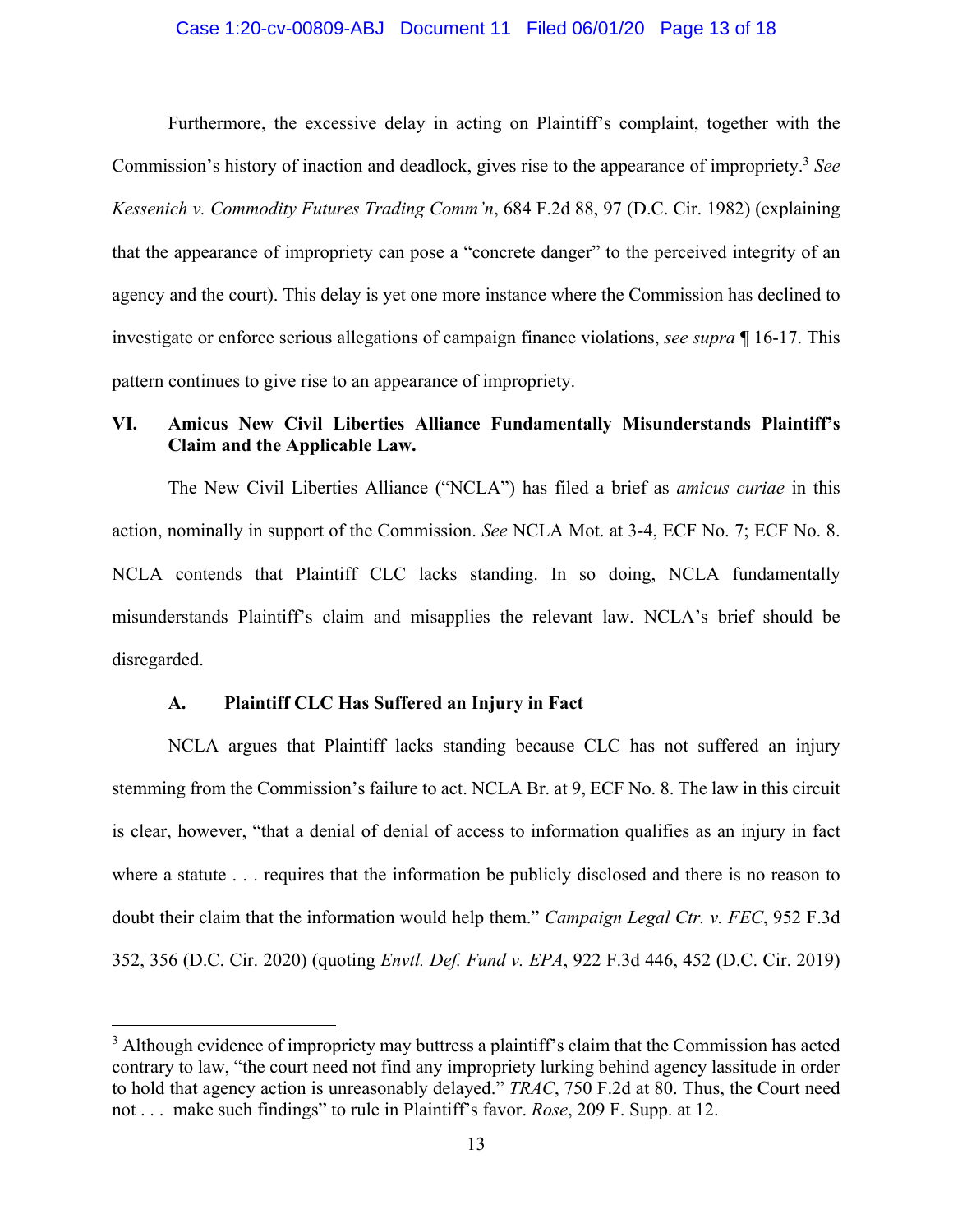### Case 1:20-cv-00809-ABJ Document 11 Filed 06/01/20 Page 14 of 18

(internal quotation marks omitted) and citing *FEC v. Akins*, 524 U.S. 11, 21 (1998)). Thus, where a plaintiff alleges "violations of FECA provisions that require accurate disclosure of contributor information . . . and the filing of public reports by political committees, [52 U.S.C.] §§ 30102, 30103, 30104," they have standing to under § 30109(a)(8) if they can show that such disclosures "would further their efforts to defend and implement campaign finance reform." *Id.* 

CLC is "a nonprofit, nonpartisan organization dedicated to supporting and enforcing campaign finance laws." *Id.* at 355-56; *see also* Gaber Dec. ¶ 2. And, "[t]o further its mission, Campaign Legal Center participates in 'public education, litigation, regulatory practice, and legislative policy.'" *Campaign Legal Ctr.*, 952 F.3d at 356; Gaber Decl. ¶ 2. Just as in *Campaign Legal Center*, "[t]here is no reason to doubt" that 45Committee's failure to register and file reports as a political committee pursuant to 52 U.S.C. §§§ 30102, 30103, and 30104 obstructs CLC's efforts to "defend and implement campaign finance reform." *Id.* Thus, CLC has demonstrated injury in fact. *Id.*

#### **B. Plaintiff CLC's Injury Is Redressable**

Amicus NCLA argues that CLC's claim is not redressable because the Commission's decision whether to act on a complaint is entirely discretionary, and thus not properly subject to this Court's jurisdiction. Not so. As noted above, although the Commission's determination of whether to proceed with enforcement on a particular matter "is entitled to considerable deference, *the failure to act in making such a determination is not.*" *DSCC*, 1996 WL 34301203, at \*4 (emphasis added).

NCLA's suggestion that the FEC has total discretion over whether to act is not supported by either FECA's text or judicial precedent. FECA established four stages of enforcement for complaints such as those filed by Plaintiff. *See* 52 U.S.C. § 30109(a). The Commission can vote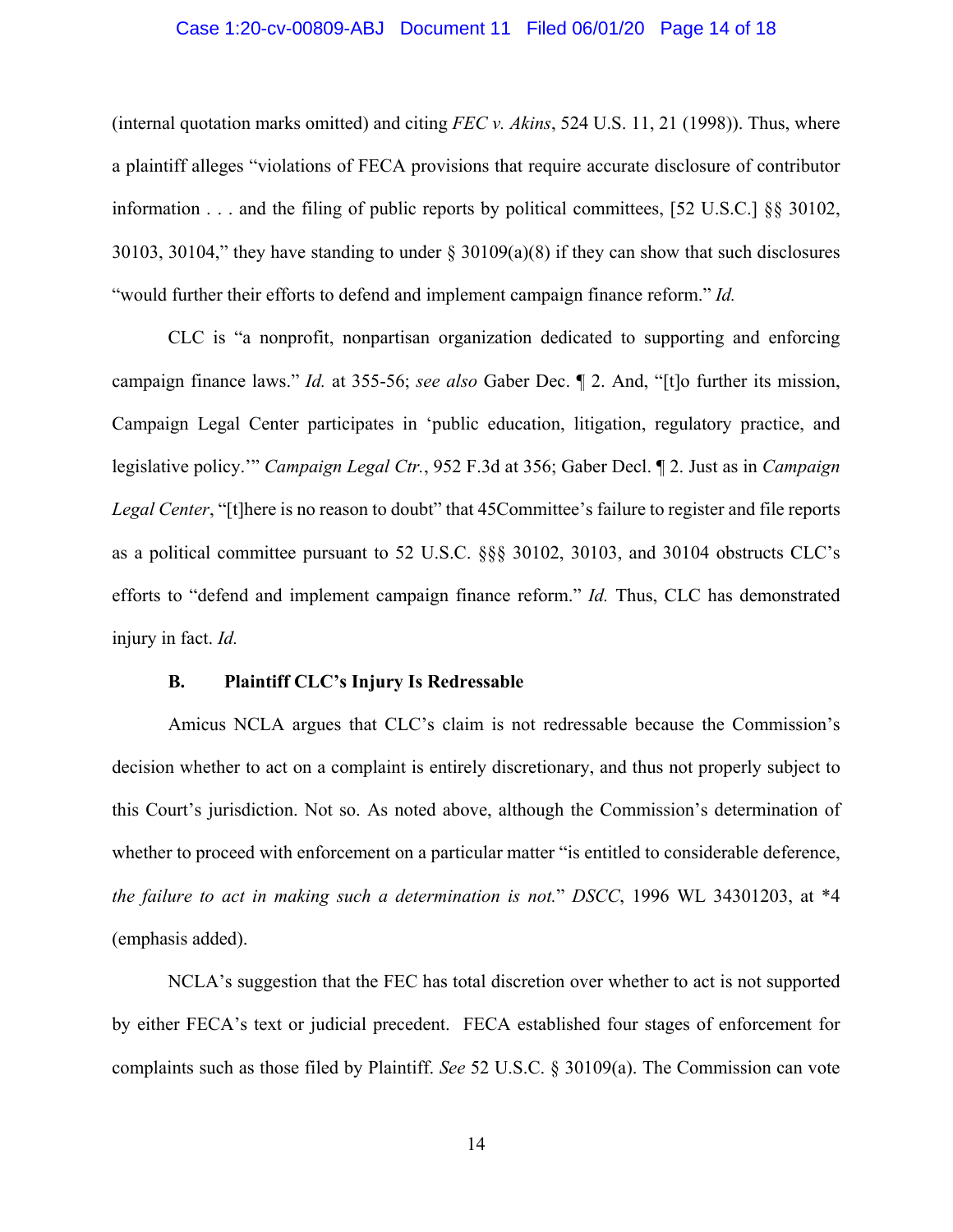# Case 1:20-cv-00809-ABJ Document 11 Filed 06/01/20 Page 15 of 18

to dismiss a complaint at any stage of the enforcement process, and it can vote to investigate at any time after receiving a response from the respondent. *See id*. But the Commission does not have discretion to simply decide not to decide. *See DSCC*, 1996 WL 34301203, at \*4; *cf. In re Nat. Congressional Club*, Nos. 84-5701, 84-5719, WL 148396 (D.C. Cir.1984) (holding that inaction by the Commission is subject to the same "standards generally applicable to review of agency inaction," not that it is subject to agency discretion); *FEC v. Rose*, 806 F.2d 1081, 1091 (D.C. Cir. 1081) (holding that the FEC's handling of an administrative complaint was "substantially justified" because the Commission acted "immediately upon receiving [the complaint];" gave it "prompt and sustained agency attention;" and engaged in "thorough consideration of the issues it raised"; not because the agency had discretion over whether to act at all).

Indeed, if the FEC had total discretion to act or not, then  $\S 30109(a)(8)(A)$ 's "failure to act" provision would be meaningless because the Commission's failure to act would never be contrary to law. Furthermore, if the Commission's obligation to act were merely precatory rather than mandatory, there would be no reason to analyze "the credibility of the allegation, the nature of the threat posed, the resources available to the agency and the information available to it, as well as the novelty of the issues involved." *Common Cause,* 489 F. Supp. at 744. Nor would there be any reason to probe the reasonableness of the delay, the interests prejudiced by the agency's failure to act, or the appearance or reality of any impropriety in the Commission's delay. *See TRAC*, 750 F.2d at 80.

Next, NCLA suggests that any non-discretionary obligation to act on a complaint kicks in only after the Commission determines there is reason to believe a violation has occurred. This contention also runs counter to the text of FECA. FECA provides complainants a right to file an action against the FEC for unlawful failure to act, and the only condition it imposes is that the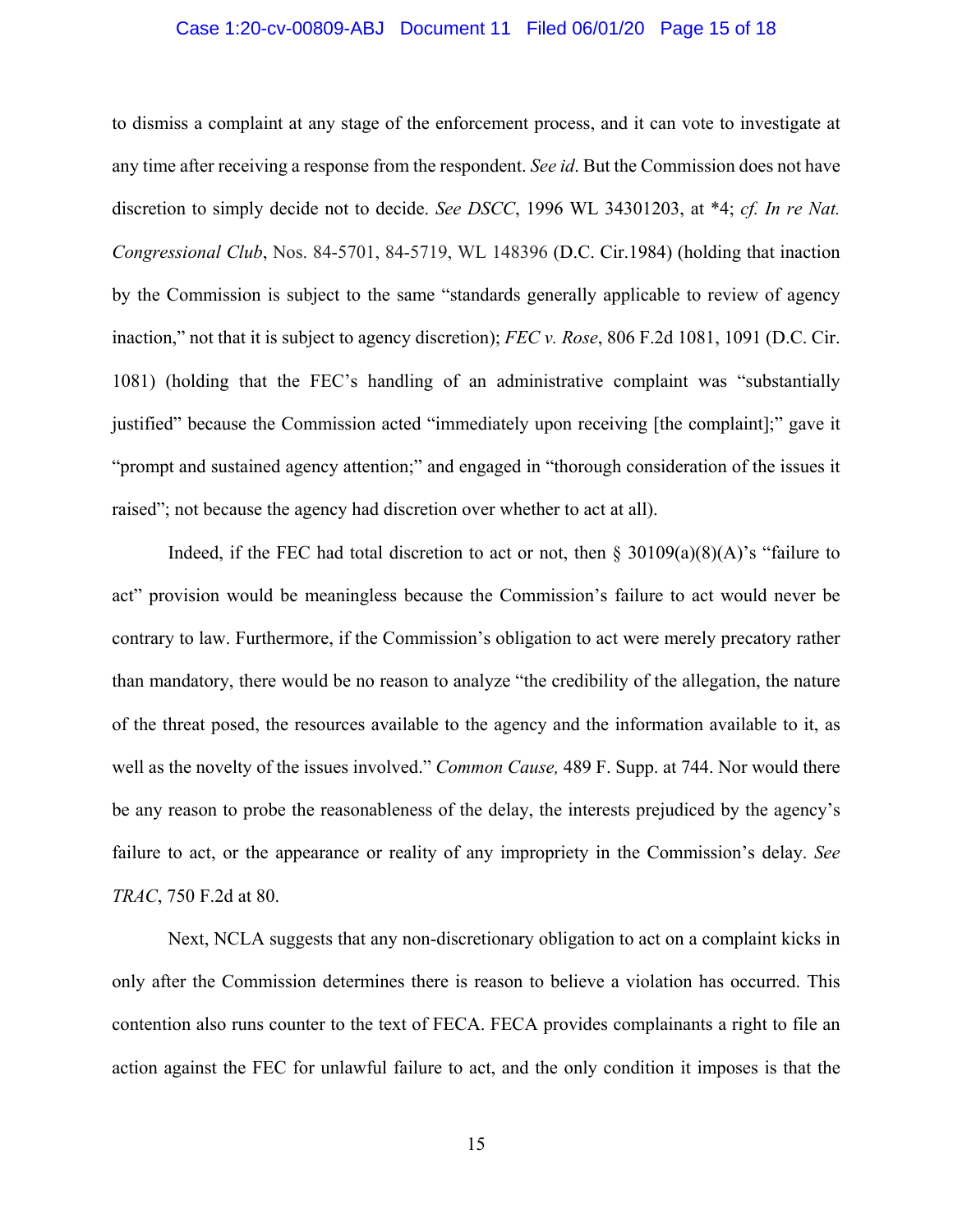# Case 1:20-cv-00809-ABJ Document 11 Filed 06/01/20 Page 16 of 18

complainant cannot commence such a suit within 120 days of filing its administrative complaint. 52 U.S.C. 30109(a)(8). The statute does not require complainants to wait until the reason to believe determination has been made. *See id.* Indeed, courts routinely consider whether the FEC unlawfully delayed in *making* the reason to believe determination, and find such delays unlawful. *See, e.g.*, *DSCC*, 1996 WL 34301203, at \*9 (finding that the FEC acted contrary to law in delaying 27 months before making a reason to believe determination, despite finding "no evidence that the FEC . . . failed to act reasonably in the investigation of the complaint [once] the 'reason to believe' determination was made."); *Percy*, 1984 WL 6601, at \*4 (finding the FEC acted unreasonably in delaying making a reason to believe determination for more than five months).

Finally, NCLA suggests that the entry of a default judgment would "unconstitutionally" transfer executive authority to this Court by allowing it to adjudicate whether 45Committee violated FECA. But even after the entry of a default judgment, that question would only come before this Court if the FEC continues to violate FECA by failing to conform its actions to the law within 30 days, triggering Plaintiff's private right of action under  $\S 30109(a)(8)$ .<sup>4</sup> Nonetheless, NCLA contends that where a lack of quorum or a deadlock precludes the FEC from defending a lawsuit or conforming to a court order, concerns over separation of powers would preclude this

 $\overline{a}$ 

<sup>&</sup>lt;sup>4</sup> NCLA also appears to conflate CLC's complaint against the FEC for failure to act with CLC's underlying administrative complaint against 45Committee; and to misconstrue the relief sought by CLC in this Court. CLC does not seek a determination in this action that 45Committee violated FECA. Nor does CLC seek an order from this Court directing the FEC to find that there is reason to believe 45Committee violated FECA. All CLC asks is for the remedy it is statutorily entitled to under  $\S 301019(a)(8)$ : a declaration that the FEC has unlawfully failed to act on Plaintiff's complaint, and an order directing the FEC to conform with the law. The Court's authority to grant a plaintiff the relief they are entitled to under statute for a violation of federal law lies at the heart of Article III power. In doing so, the Court would effectuate — not "usurp[ ]" — FECA's statutory enforcement process.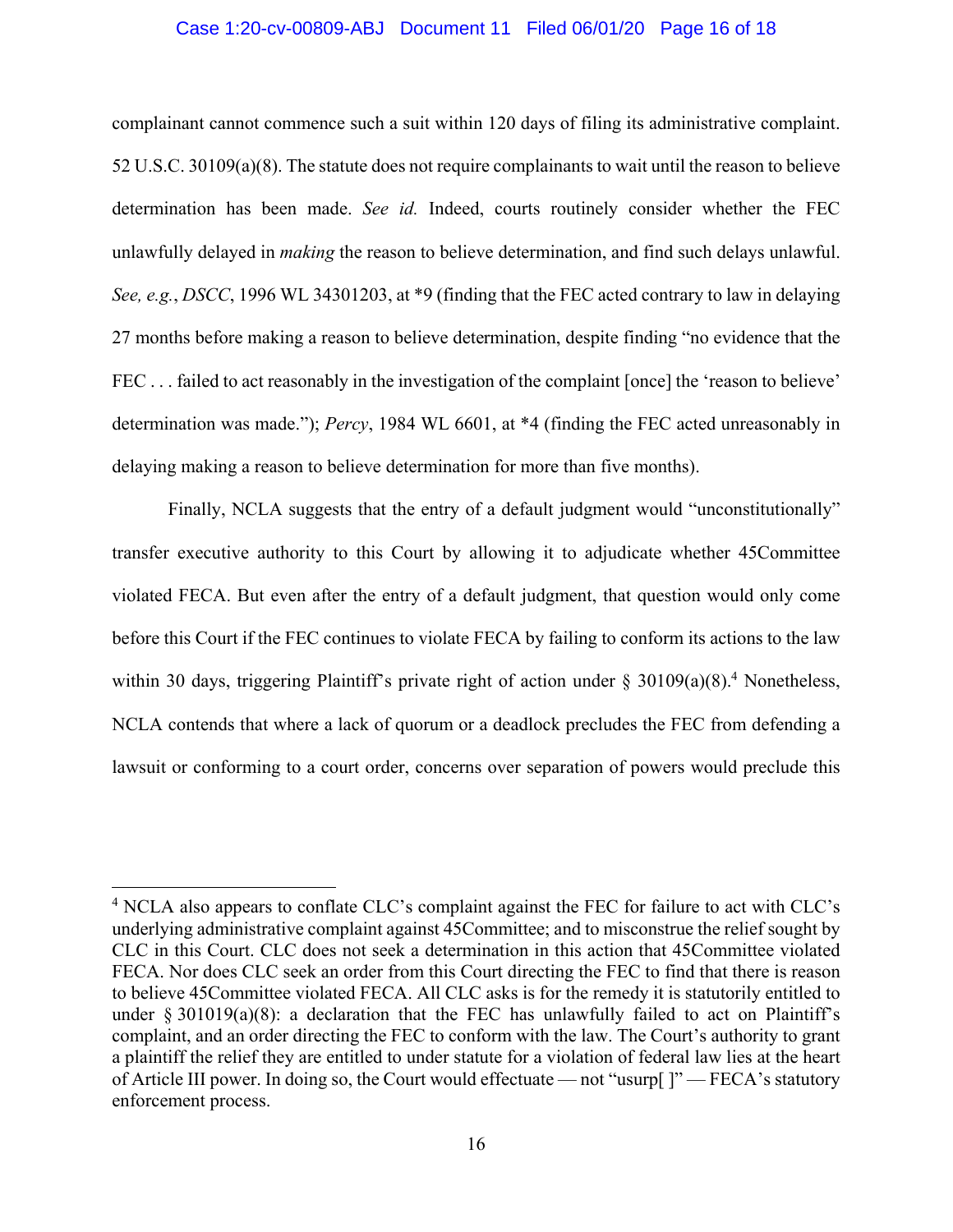# Case 1:20-cv-00809-ABJ Document 11 Filed 06/01/20 Page 17 of 18

Court from entering default because only the political branches are authorized to resolve such a situation.

NCLA's amorphous assertion does not bear on the narrow question before the Court, which is whether CLC has provided sufficient evidence supporting its claim for a default judgment. *See* Fed. R. Civ. P. 55(d). But even assuming its contention were relevant, NCLA ignores the rather obvious fact that the political branches *have* acted to resolve any concerns with respect to a default judgment due to lack of quorum or a deadlocked vote. Thus, the FEC now has a quorum. *See supra*  ¶ 15. As such, nothing precludes the Commission from taking a vote on whether to defend this lawsuit or proceed with enforcement against 45Committee. Furthermore, the private right of action is the precise statutory mechanism through which FEC deadlock can be resolved: the entry of default judgment would not bar the FEC from adjudicating this matter, but rather would start the clock ticking on the statutory remedy Congress created for continued FEC intransigence.

# **C. NCLA's Request that the Court Dismiss the Suit Without Prejudice Should Be Rejected.**

NCLA's request that the Court dismiss this suit without prejudice should be rejected.<sup>5</sup> This is a suit about agency delay, and CLC already exercised restraint and afforded the FEC far beyond the statutorily authorized 120 day period before filing suit.<sup>6</sup> It would be prejudicial to CLC to make it refile this lawsuit to give the FEC 60 *more* days to file an answer. Moreover, with only four Commissioners, a unanimous vote would be required to defend this action, 52 U.S.C. §§ 30106(c), 30107(a)(6), and unanimous FEC votes are hard to come by. It makes no sense to start the litigation

 $\overline{a}$ 

<sup>&</sup>lt;sup>5</sup> NCLA is an amicus, not an intervenor, and as such has no standing to request dismissal of this suit.

<sup>&</sup>lt;sup>6</sup> NCLA posits that CLC engaged in gamesmanship by waiting to file its delay suit until after the Commission lost its quorum. This makes little sense. CLC certainly had no way to know that the FEC's Vice Chair would resign, much less when he would do so. Nor did CLC have any way to know that the vacancy would last for three quarters of a year.